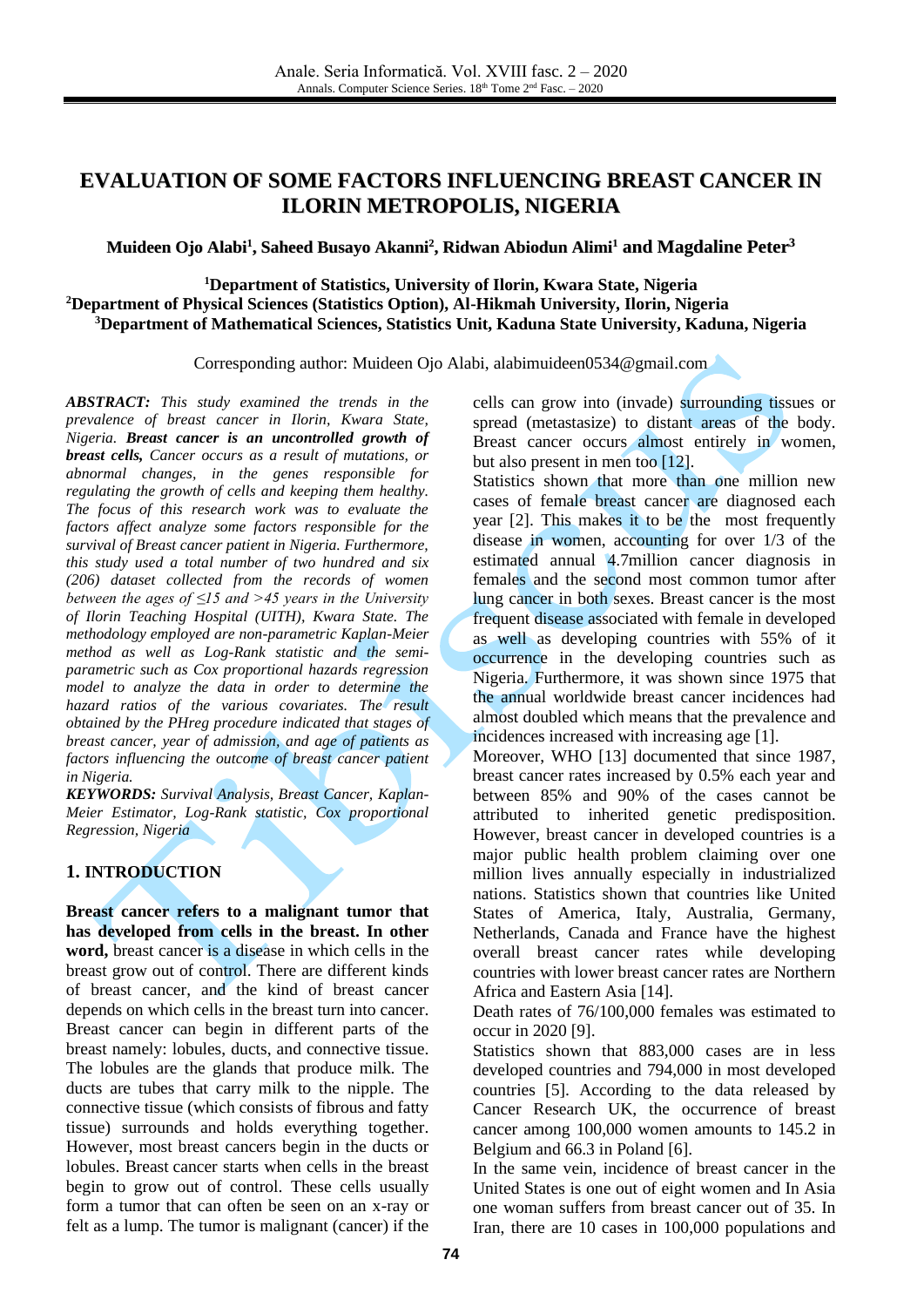7000 new cases have been reported annually [\[7\].](#page-3-8) More so, Breast cancer is found mostly in highly populated areas of South Asian developing counties and new cases of breast cancer in China were 168,013 in 2005 and 121,269 in 2000. [\[8\]](#page-3-9) and [\[10\].](#page-3-10)

About 75% of women with breast cancer in developing countries are diagnosed in clinical stages III and IV, whereas approximately 70% of newly diagnosed women with breast cancer in North America are in stages 0 and 1 [\[11\].](#page-3-11)

### **2. MATERIALS AND METHODS**

#### **2.1 Data Description**

This study used a secondary data obtained from the records of 206 breast cancer patients registered at University of Ilorin Teaching Hospital (UITH), Ilorin, Kwara state. The information collected were based on the year of admission (2014, 2015, 2016, 2017 and 2018), outcome, length of stay at the hospital, age, gender as well as categories of breast cancer (stage I, stage II, stage IV, and advance stage).

#### **2.2 Summary of data presentation**

Table 1: Frequency table showing Age of patients

|                 |          |        | <b>Censored</b> |               | Valid  | Cum.   |
|-----------------|----------|--------|-----------------|---------------|--------|--------|
| Age             | Freqency | Events | N               | $\frac{6}{9}$ | (% )   | (% )   |
| $\leq$ 15 years | 5        | 2      | 3               | 60%           | 2.4%   | 2.4%   |
| 15-30 years     | 9        | 2      | 7               | 78%           | 4.4%   | 6.8%   |
| $31-45$ years   | 69       | 7      | 62              | 90%           | 33.5%  | 40.3%  |
| $>45$ years     | 123      | 23     | 100             | 81%           | 59.7%  | 100.0% |
| <b>Total</b>    | 206      | 34     | 172             | 83%           | 100.0% |        |

Table 1 shows the age distribution of the patients and it was observed within the age bracket that thirty-four (34) patients got the event (i.e dead) out of the records of two hundred and six (206) patients collected.

Table 1.1: Frequency table showing Categories of Breast **Cancer** 

|               |           |        | Censored |       |        | Valid $(\%)$ Cum. $(\%)$ |
|---------------|-----------|--------|----------|-------|--------|--------------------------|
| <b>Stages</b> | Frequency | Events | N        | $\%$  |        |                          |
|               | 19        |        | 14       | 73.7% | 9.2%   | 9.2%                     |
| $\mathbf{I}$  | 25        | 3      | 22       | 88.0% | 12.2%  | 21.4%                    |
| IV            | 52        |        | 45       | 86.5% | 25.2%  | 46.6%                    |
| Advance       | 110       | 19     | 91       | 82.7% | 53.4%  | 100.0%                   |
| <b>Total</b>  | 206       | 34     | 172      | 83.5% | 100.0% |                          |

Table 1.1 indicates the categories of breast cancer which reveals that thirty-four (34) event (i.e dead) occurred among the stages of breast cancer recorded

from the records of two hundred and six (206) patients collected.

Table 1.2: Frequency table showing Year of Admission of patients

| Admission    |           |        |    | Censored  |        | Valid (%) Cum. (%) |
|--------------|-----------|--------|----|-----------|--------|--------------------|
| Year         | Frequency | Events | N  | $\%$      |        |                    |
| 2014         | 42        | 11     | 31 | 73.8%     | 20.4%  | 20.4%              |
| 2015         | 46        | 6      | 40 | 87.0%     | 22.3%  | 42.7%              |
| 2016         | 7         | 1      | 6  | 85.7%     | 3.4%   | 46.1%              |
| 2017         | 28        | 2      | 26 | 92.9%     | 13.6%  | 59.7%              |
| 2018         | 83        | 14     | 69 | 83.1%     | 40.3%  | 100%               |
| <b>Total</b> | 206       | 34     |    | 172 83.5% | 100.0% |                    |

Table 1.2 shows different admission years of the patients and it was shown that thirty-four (34) patients got the event (i.e dead) out of the records of two hundred and six (206) patients collected within the year interval.

### **3. DATA ANALYSIS AND RESULT**

### **3.1 DESCRIPTIVE STATISTICS**



*Fig 1: Survival curve on Age Distribution of Breast Cancer patients with log-rank p-value = 0.0421*

Figure 1 shows the survivorship function based on the age distribution of breast cancer patients with the number at risk at several time points.



*Fig 2: Survival curve on stages of Breast Cancer with logrank p-value = 0.0253*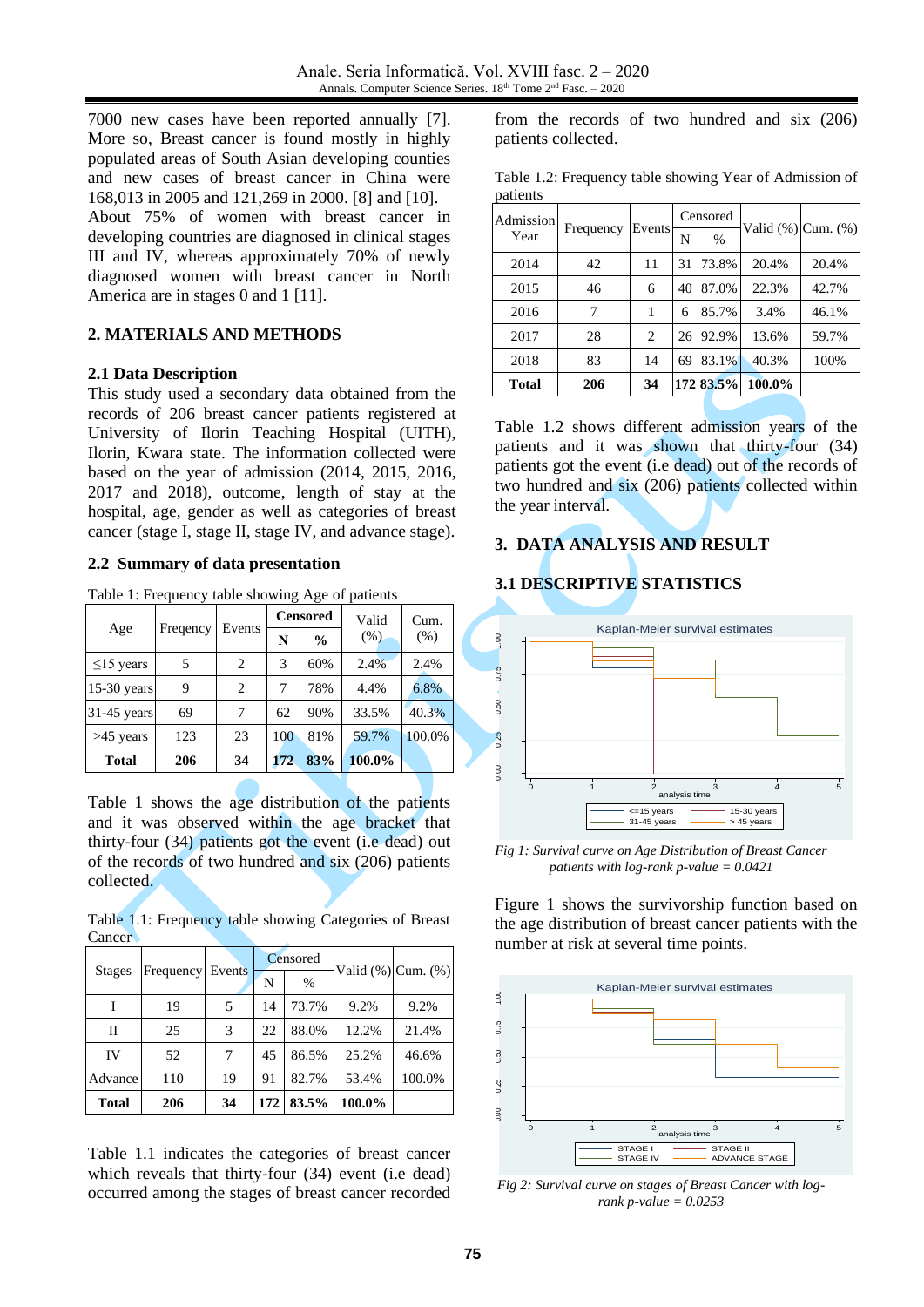Figure 2 reveals the survivorship function on stages of breast cancer which include the number at risk at several time points.



Fig 3: Survival curve on the year of admission of Breast Cancer patients with log-rank  $p$ -value = 0.4282

Figure 3 reveals the survivorship function on the year of admission of breast cancer patients which include the number at risk at several time points.

# **3.2 Log rank test**

**Test statistic:**

 $\sum \frac{(0i-Ei)}{2}$  $\frac{(U - EL)}{var(Oi - Et)}$ , i=1, 2, 3... ~  $\chi^2$ <sub>(df),i=1,2,3...n</sub>

Ho: All survival curves are not the same.

Vs

 $H<sub>1</sub>$ : All survival curves are the same.

**Decision rule**: Reject  $H_0$  if P-Value  $\lt\alpha$ , otherwise do not reject  $H<sub>o</sub>$ .

| Table 2: Log-Rank Test Comparing Age Distribution |  |  |
|---------------------------------------------------|--|--|
| of Patients                                       |  |  |

| Age           | N   |                      | <b>Event Observed Event Expected</b> |
|---------------|-----|----------------------|--------------------------------------|
| $<$ 15 years  |     |                      | 0.84                                 |
| $16-30$ years |     |                      | 1.15                                 |
| $31-45$ years | 69  |                      | 12.75                                |
| $> 45$ years  | 123 | 23                   | 19.26                                |
| Total         | 206 | 34                   | 34.00                                |
| $X^2 = 3.67$  |     | $p$ -value= $0.0421$ |                                      |

Table  $\overline{2}$  shows that the survival functions for the age distribution of breast cancer patients are different from each other.

Table 3: Log-Rank Test Comparing Categories of Breast Cancer

| Total<br>$X^2 = 0.15$          | 206 | 34<br>$p-value = 0.0253$ | 34.00             |
|--------------------------------|-----|--------------------------|-------------------|
| <b>Advance Stage</b>           | 11  | 19                       | 19.75             |
| Stage IV                       | 52  |                          | 6.96              |
| Stage II                       | 25  | 3                        | 2.97              |
| Stage I                        | 19  |                          | 4.33              |
| Categories of Breast<br>Cancer | N   | Event<br>Observed        | Event<br>Expected |

Table 3 indicates that the survival functions for the stages of breast cancer patients are not the same.

| Table 4: Log-Rank Test Comparing Admission Year |  |
|-------------------------------------------------|--|
| of Patients                                     |  |

| Year Of Admission | N   | <b>Event Observed</b> | <b>Event Expected</b> |
|-------------------|-----|-----------------------|-----------------------|
| 2014              | 42  | 10                    | 7.69                  |
| 2015              | 46  | 6                     | 8.78                  |
| 2016              |     |                       | 1.07                  |
| 2017              | 28  | 2                     | 4.20                  |
| 2018              | 83  | 15                    | 12.26                 |
| Total             | 206 | 34                    | 34.00                 |
| $X^2 = 3.84$      |     | $p-value = 0.4282$    |                       |

Table 4 indicates that the survival functions based on year of admission of breast cancer patients are similar.

|  |  | Table 5: Cox Proportional Hazards Model Results. |
|--|--|--------------------------------------------------|
|  |  |                                                  |

| Covariates           | ---- <del>--</del> ----<br>Reg.<br>Coeff. | Haz.<br>Ratio | Std.<br>Err. | Z       | P(Z) | 5195% C.I]    |
|----------------------|-------------------------------------------|---------------|--------------|---------|------|---------------|
| Age                  |                                           |               |              |         |      |               |
| 16-30 years          | 0.31                                      | 1.36          | 1.73         | 0.04    | 0.81 | 0.11<br>16.41 |
| 31-45 years          | $-0.76$                                   | 0.47          | 0.54         | 0.01    | 0.51 | 0.05<br>4.44  |
| >45 years            | 0.02                                      | 1.02          | 1.12         | 0.02    | 0.99 | 0.12<br>8.77  |
|                      |                                           |               |              |         |      |               |
| 2015                 | $-0.68$                                   | 0.51          | 0.28         | $-1.24$ | 0.21 | 0.17<br>1.48  |
| 2016                 | $-0.30$                                   | 0.74          | 0.79         | $-0.28$ | 0.78 | 0.09<br>5.99  |
| 2017                 | $-1.21$                                   | 0.30          | 0.24         | $-1.52$ | 0.13 | 0.06<br>1.42  |
| 2018                 | $-0.18$                                   | 0.83          | 0.41         | $-0.37$ | 0.71 | 0.32<br>2.18  |
| Categories           |                                           |               |              |         |      |               |
| Stage II             | $-0.33$                                   | 0.72          | 0.57         | 0.01    | 0.68 | 0.16<br>3.35  |
| Stage IV             | $-0.15$                                   | 0.86          | 0.52         | 0.04    | 0.81 | 0.26<br>2.83  |
| <b>Advance Stage</b> | $-0.29$                                   | 0.75          | 0.42         | 0.02    | 0.61 | 0.25<br>2.25  |

The model fitted for the data on Diabetes Patients is given below

 $h(t,X)=h_0(t)$  exp

 $(\sum_{i=1}^p \beta_i X_i$  $P_{i=1}^p \beta_i X_i) = h_o(t) e^{(\beta_1 X_1 + \beta_2 X_2 + \beta_3 X_3 + \cdots + \beta_p X_p)}$  $h_o(t)e^{(0.3086}X_1 - 0.7642X_2 - 0.0165X_3 0.6798X_4 - 0.3011X_5 - 1.2076X_6 - 0.1835X_7 0.3257X_8 - 0.1451X_9 - 0.2909X_{10}$ 

The hazard ratio for different Breast Cancer categories were obtained, this means that the estimated regression coefficients, (coef), and the hazard ratio (exp (coef)) between the groups of covariates were obtained. Meanwhile, the hazard ratio which will be used to interpret the Cox proportional hazards model is compared based on its closeness to 1. The hazard ratio of age distribution